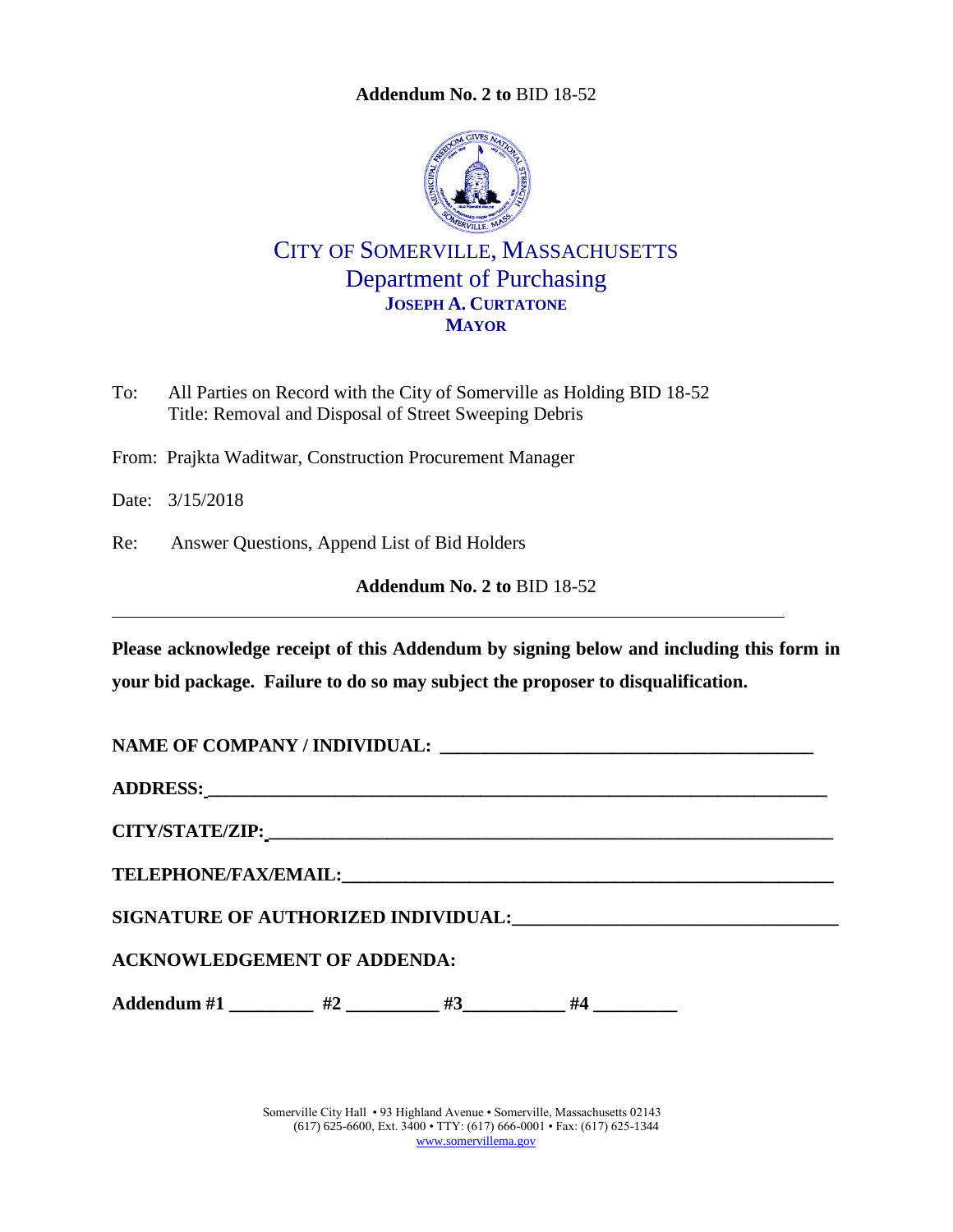## **Addendum No. 2 to** [BID 18-52](#page-0-0)

## **Q1. What is the minimum tonnage that we would be called to haul off-site?**

**Answer:** The minimum tonnage could be as little as ½ ton. It depends on how much storage space DPW has in the yard at the time. DPW will notify the vendor in advance.

## **Q2. What is the expected frequency that we could expect to be called to haul the street sweepings? Daily, Weekly, Monthly?**

**Answer:** During peak street sweeping, such as in the fall, it could be daily. More typically it is every 2-3 days.

## **Q3**. **What is the annual tonnage of sweepings that is to be expected? IS there any historical data that could be supplied?**

**Answer:** The annual tonnage is expected to be about 8000 tons. This is based on usage from 7/1/2017-12/30/2017 where we disposed of 4000 tons of materials.